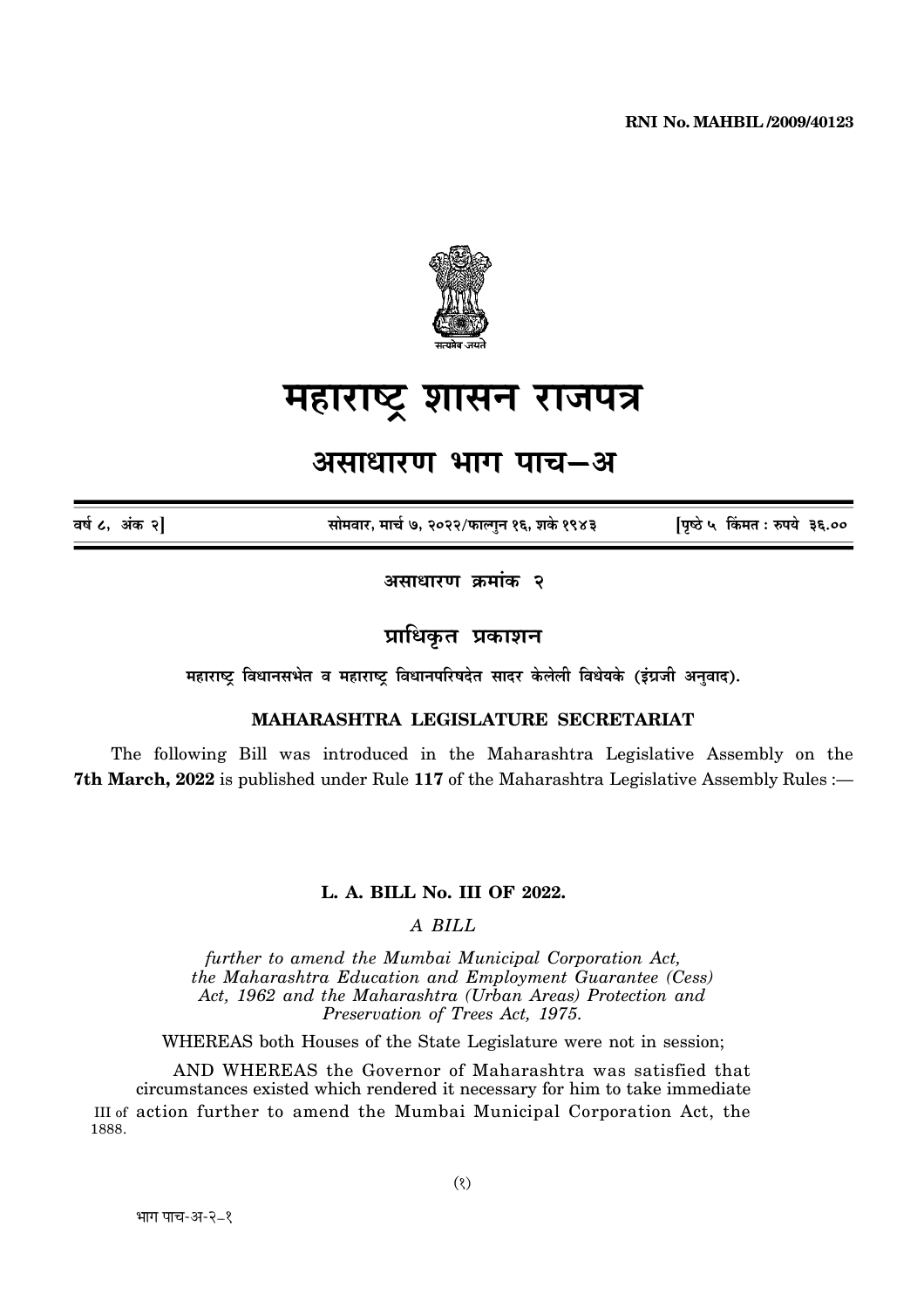Maharashtra Education and Employment Guarantee (Cess) Act, 1962 and Mah. XXVII the Maharashtra (Urban Areas) Protection and Preservation of Trees Act, 1975, for the purposes hereinafter appearing; and, therefore, promulgated the Mumbai Municipal Corporation, Maharashtra Education and Employment Guarantee (Cess) and Maharashtra (Urban Areas) Protection and Preservation of Trees (Amendment) Ordinance, 2022 on the 2nd February  $2022;$ 

AND WHEREAS, it is expedient to replace the said Ordinance, by an Act of the State Legislature; it is hereby enacted in the Seventy-third Year of the Republic of India as follows :—

#### **CHAPTER I**

#### PRELIMINARY.

1. (1) This Act may be called the Mumbai Municipal Corporation, Short title and commencement. Maharashtra Education and Employment Guarantee (Cess) and Maharashtra (Urban Areas) Protection and Preservation of Trees (Amendment) Act, 2022.

> (2) It shall be deemed to have come into force on the 2nd February 2022.

#### **CHAPTER II**

AMENDMENT TO THE MUMBAI MUNICIPAL CORPORATION ACT.

Amendment of section 140  $\alpha$ f III of 1888.

2. In section 140 of the Mumbai Municipal Corporation Act.

III of 1888.

of 1962.

of 1975

Mah. XLIV

Mah. Ord. I of 2022.

(a) in sub-section (1), in clause (c), the proviso and Explanation shall be deleted and shall be deemed to have been deleted with effect from the 1st January 2022;

(b) after sub-section  $(1)$ , the following sub-section shall be inserted and shall be deemed to have been inserted with effect from the 1st January  $2022$ , namely :-

"( $IA$ ) Notwithstanding anything contained in this section or any other provisions of the Act, from the 1st January 2022, the Corporation shall not levy any tax component of property tax specified in sub-section  $(1)$  of section 139A, on the residential buildings or residential tenements, having carpet area of 46.45 sq. meter (500 sq. feet) or less.".

#### **CHAPTER III**

AMENDMENT TO THE MAHARASHTRA EDUCATION AND EMPLOYMENT GUARANTEE (CESS) ACT, 1962.

Insertion of 3. After section 7 of the Maharashtra Education and Employment Mah. section 7A in Guarantee (Cess) Act, 1962, the following section shall be inserted and shall  $\frac{XXVII}{1000}$ Mah. XXVII of 1962  $\frac{1}{1962}$  be deemed to have been inserted with effect from the 1st January 2022,

 $namely :=$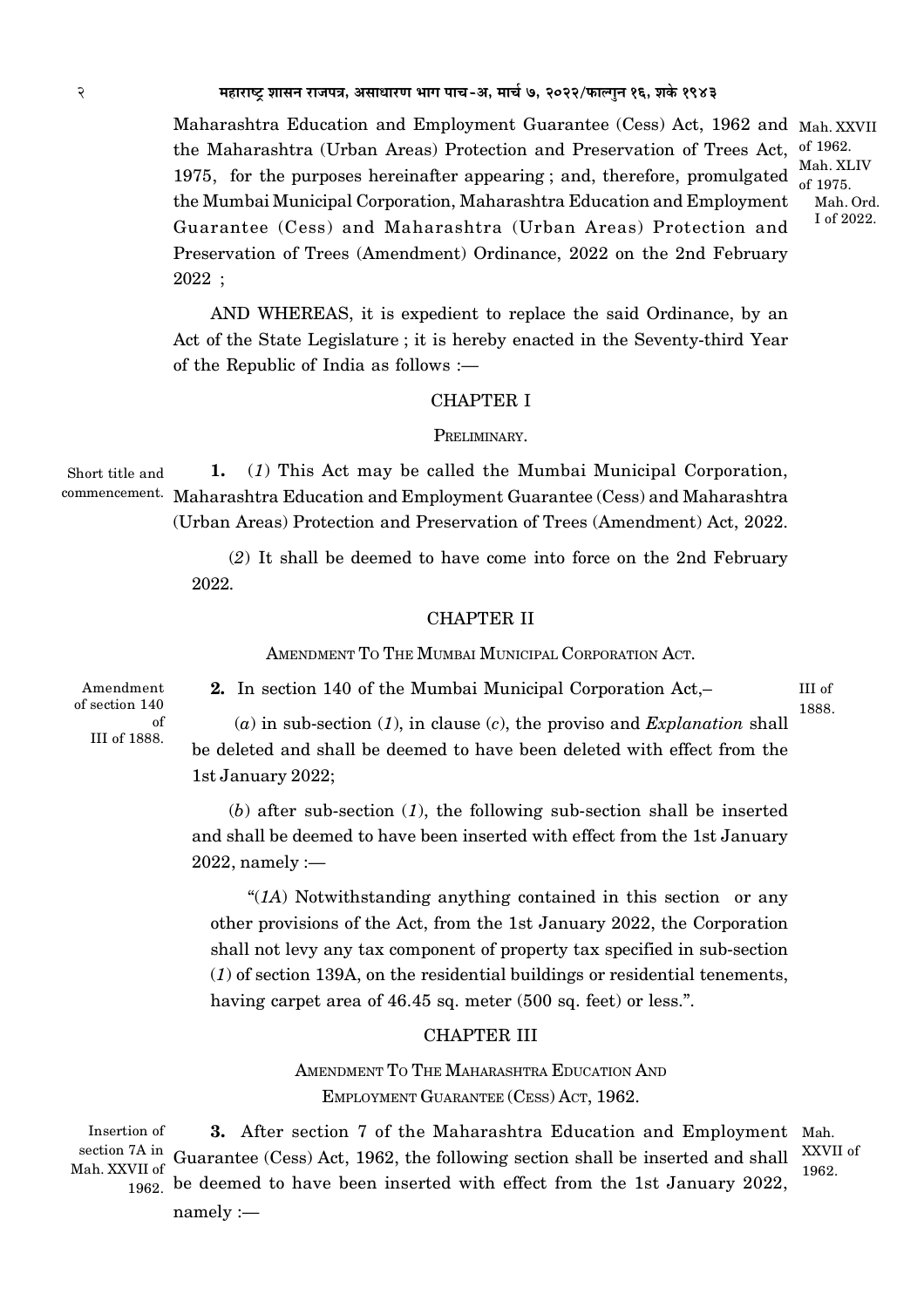" **7A.** Notwithstanding anything contained in section 4 or any other Exemption of provisions of the Act or any other law for the time being in force, from the certain 1st January 2022, the Municipal Corporation of Brihan Mumbai shall not buildings or levy and collect the education cess specified in section 4, in the Municipal <sub>tenements</sub> Corporation of Brihan Mumbai area, on the residential buildings or  $f_{\text{com}}$  payment residential tenements, having carpet area of 46.45 sq. meter (500 sq. feet) or less.".

residential residential of tax.

#### CHAPTER IV

AMENDMENT TO THE MAHARASHTRA (URBAN AREAS) PROTECTION AND PRESERVATION OF TREES ACT, 1975.

Mah. XLIV of 1975.

**4.** In section 18 of the Maharashtra (Urban Areas) Protection and Amendment Preservation of Trees Act, 1975, after sub-section  $(1B)$ , the following subsection shall be inserted and shall be deemed to have been inserted with  $\frac{1}{M}$ effect from the 1st January 2022, namely :— 1975.

Mah. XLIV of

 " (*1B-1*) Notwithstanding anything contained in sub-sections (*1*) and (*1A*) or any other provisions of the Act or any other law for the time being in force, from the 1st January 2022, the Municipal Corporation of Brihan Mumbai shall not levy and collect the Tree Cess specified in subsection (*1*), in the Municipal Corporation of Brihan Mumbai area, on the residential buildings or residential tenements, having carpet area of 46.45 sq. meter (500 sq. feet) or less.".

#### CHAPTER V

#### MISCELLANEOUS.

Mah. Ord. I of 2022.

**5.** (*1*) The Mumbai Municipal Corporation, Maharashtra Education and Repeal of Employment Guarantee (Cess) and Maharashtra (Urban Areas) Protection Mah. Ord. I of and Preservation of Trees (Amendment) Ordinance, 2022, is hereby repealed.  $\frac{1}{\text{saving}}$ .

2022 and

(*2*) Notwithstanding such repeal, anything done or any action taken (including any notification or order issued) under the corresponding provisions of the Mumbai Municipal Corporation Act, the Maharashtra Education and Employment Guarantee (Cess) Act, 1962 and the Maharashtra (Urban Areas) Protection and Preservation of Trees Act, 1975, as amended by the said Ordinance, shall be deemed to have been done, taken or, as the case may be, issued under the corresponding provisions of the relevant Acts, as amended by this Act. Mah.

III of 1888. Mah. XXVII of 1962.

XLIV of 1975.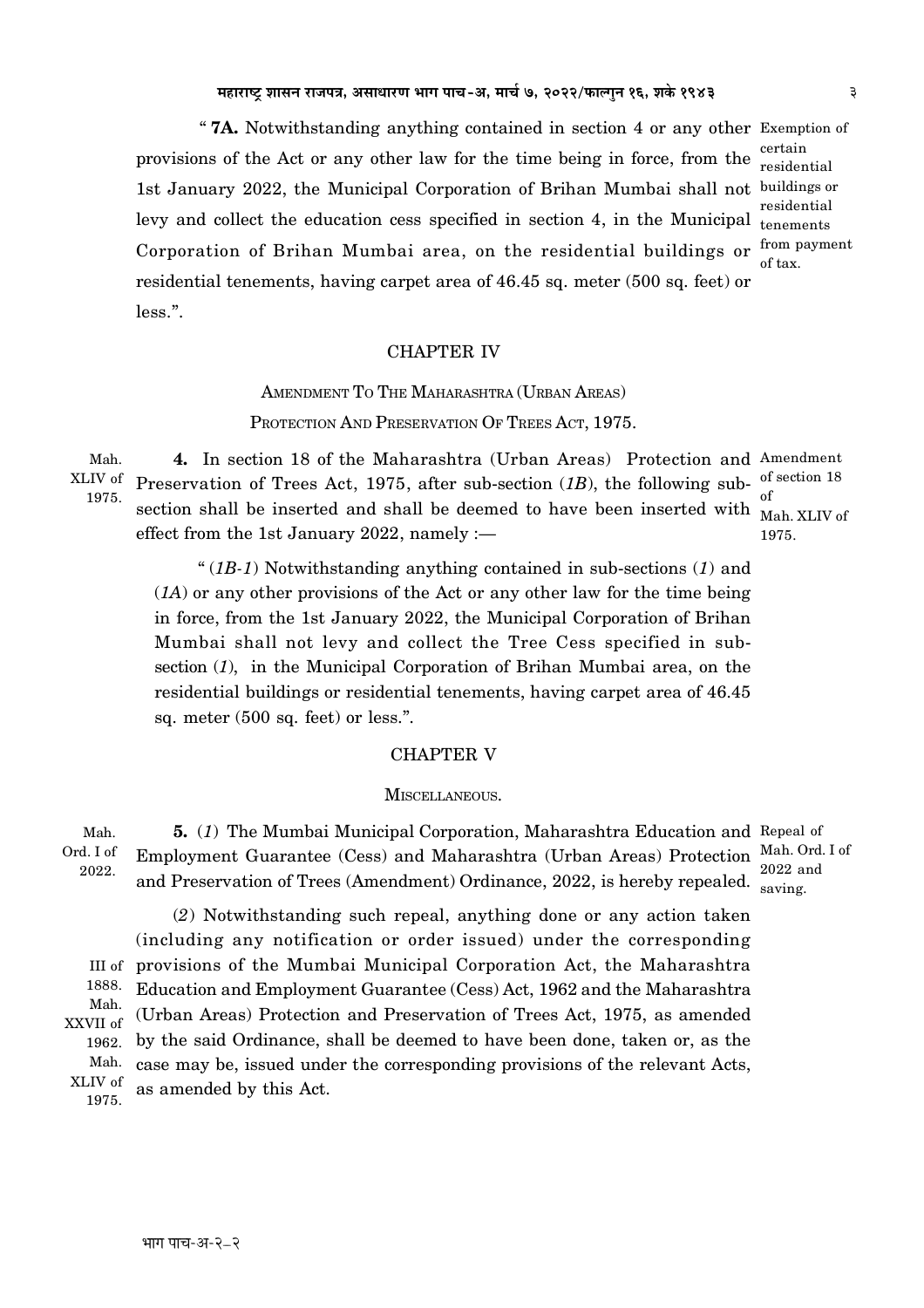#### STATEMENT OF OBJECTS AND REASONS

Section 140 of the Mumbai Municipal Corporation Act (III of 1888) provides for levy of property tax which includes water tax, water benefit tax, sewerage tax, sewerage benefit tax, general tax, education cess, street tax and betterment charges ; section 4 of the Maharashtra Education and Employment Guarantee (Cess) Act, 1962 (Mah. XXVII of 1962), provides for levy and collection of education cess ; and section 18 of the Maharashtra (Urban Areas) Protection and Preservation of Trees Act, 1975 (Mah. XLIV of 1975), provides for levy and collection of Tree Cess.

2. Since most of the small residential tenements or residential buildings in the Municipal Corporation of Brihan Mumbai area are being developed under the various schemes of the State Government and the Municipal Corporation, many people living in slum area are shifted in permanent houses, occupying small residential tenements or residential buildings having carpet area of 46.45 sq. meter (500 sq.feet) or less. Due to the current rising inflation, the increased property taxes levied by the Municipal Corporation of Brihan Mumbai are not affordable to the people residing in such houses. Also due to Covid-19 pandemic, many businesses in the Mumbai city has been closed and many people lost their jobs and sources of livelihood. Therefore, it is difficult for the people to pay the property tax. There is consistent demand from the people to exempt the residential area of 46.45 sq. meter (500 sq. feet) or less from the property tax.

The Municipal Corporation of Brihan Mumbai has also passed a resolution, for not to levy property tax on such small residential buildings or residential tenements. Therefore, it was, considered expedient to amend section 140 of the Mumbai Municipal Corporation Act and section 18 of the Maharashtra (Urban Areas) Protection and Preservation of Trees Act, 1975 and to insert new section 7A in the Maharashtra Education and Employment Guarantee (Cess) Act, 1962, so as to provide that, from the 1st January 2022, Municipal Corporation of Brihan Mumbai shall not levy any tax component of property tax, on the residential buildings or residential tenements, having carpet area of 46.45 sq. meter (500 sq. feet) or less.

3. As both Houses of the State Legislature were not in session and the Governor of Maharashtra was satisfied that circumstances existed which rendered it necessary for him to take immediate action further to amend the Mumbai Municipal Corporation Act, the Maharashtra Education and Employment Guarantee (Cess) Act, 1962 and the Maharashtra (Urban Areas) Protection and Preservation of Trees Act, 1975, for the purposes aforesaid, the Mumbai Municipal Corporation, Maharashtra Education and Employment Guarantee (Cess) and Maharashtra (Urban Areas) Protection and Preservation of Trees (Amendment) Ordinance, 2022 (Mah. Ord. I of 2022), was promulgated by the Governor of Maharashtra on the 2nd February 2022.

4. The Bill is intended to replace the said Ordinance by an Act of the State Legislature.

Mumbai, EKNATH SHINDE,

Dated the 2nd March, 2022. Minister for Urban Development.